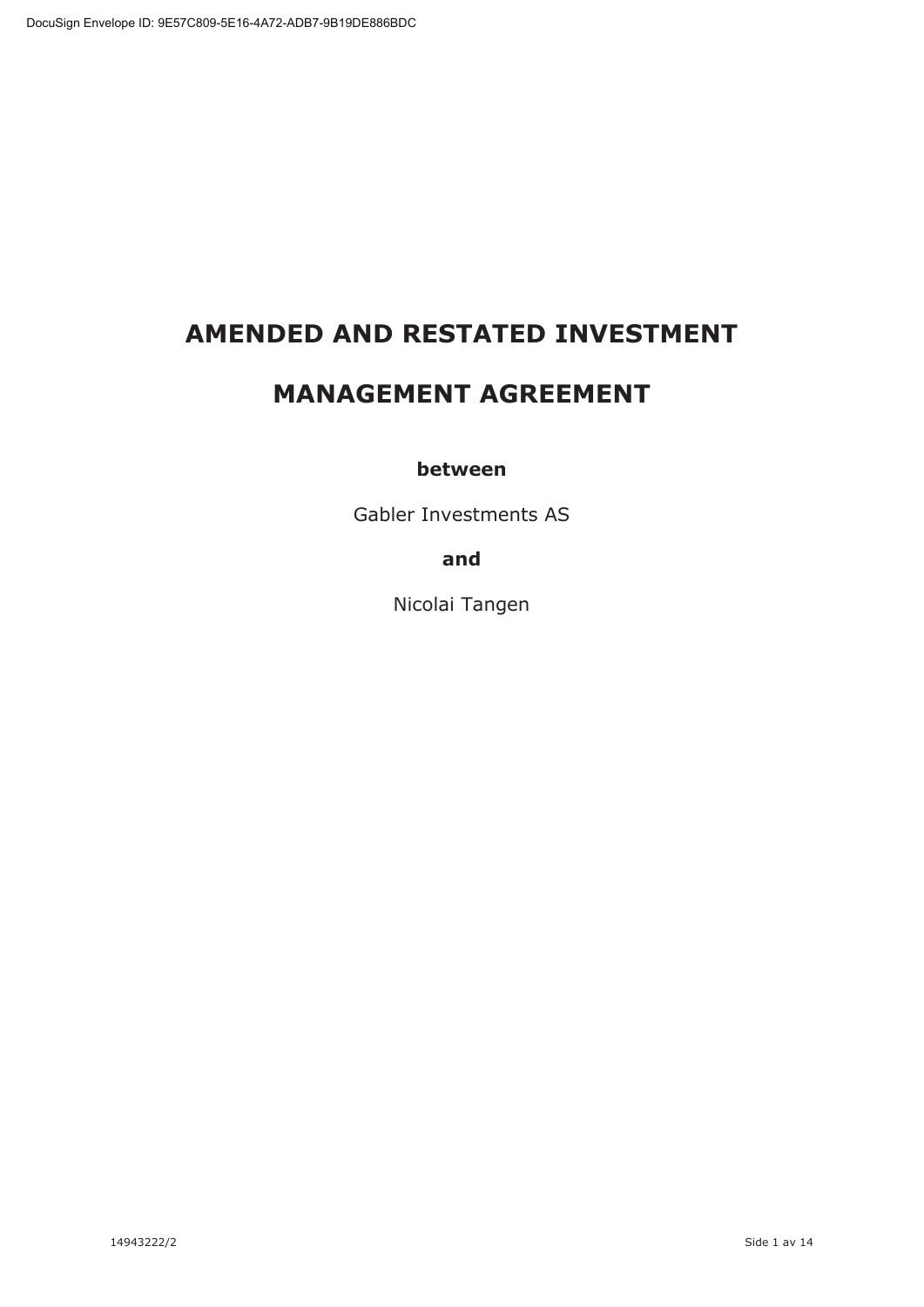## **AMENDED AND RESTATED INVESTMENT MANAGEMENT AGREEMENT**

#### $\mathbf{1}$ **PARTIES**

This amended and restated investment management agreement (the "**Agreement**") is entered into on the 26 October 2020, between:

- (1) Gabler Investments AS, corporate registration No. 995 222 558, whose registered office is in Bergen, Norway (the "**Manager**"); and
- (2) Nicolai Tangen, date of birth 10 August 1966, London, United Kingdom (the "**Client**").

The Manager and the Client are together referred to as the "**Parties**" or separately the "**Party**".

#### $\overline{2}$ **BACKGROUND AND OBJECTIVES**

- (i) The Manager is a Norwegian investment firm, licensed and supervised in accordance with the Norwegian Act on Securities Trading No. 75 of 29 June 2007 (Nw: *Verdipapirhandelloven*) (the "**Securities Trading Act**") by the Financial Supervisory Authority of Norway.
- (ii) On 1 September 2020 the Client acceded as Chief Executive Officer of Norges Bank Investment Management ("**NBIM**"). The Client is in that capacity subject to rules and restrictions requiring that no actual or potential conflict of interest exist between his role as Chief Executive Officer of NBIM and his personal investments and financial transactions.
- (iii) The Parties have entered into an Investment Management Agreement on 16 June 2020 (the "**Original Investment Management Agreement**"), as supplemented by Addendum no. 1 (as defined below) and Addendum no. 2 (as defined below).
- (iv) In the Original Investment Management Agreement, the Client appointed the Manager as investment manager with a discretionary mandate. A key feature of the Original Investment Management Agreement was the establishment of a blind trust arrangement, which *inter alia* included an agreement entered into on 16 June 2020 between the Client and Blaauw Legal Advokatfirma m.n.a. (the "**Proxy Agreement**"), and thereby addressing actual and/or potential conflicts of interest between the Client in his role as Chief Executive Officer of NBIM and his personal investments and financial transactions.
- (v) On 24 August 2020 Norges Bank informed the Ministry of Finance (the "**August Communication**") that the Client would seek liquidation of his investments in all the funds and assets managed under the Original Investment Management Agreement within 1 October 2020 and place the proceeds in bank deposits.
- (vi) Following the August Communication, the Parties agreed to implement the August Communication by agreeing on a first addendum to the Original Investment Management Agreement signed on 27 August 2020 ("**Addendum no. 1**").
- (vii) In a second addendum to the Original Investment Management Agreement, entered into on 16 September 2020 ("**Addendum no. 2**"), the Parties agreed on an intermediate arrangement for management of the cash from the said portfolio liquidation in order to mitigate risk associated with placing the Liquidation Proceeds with one single bank.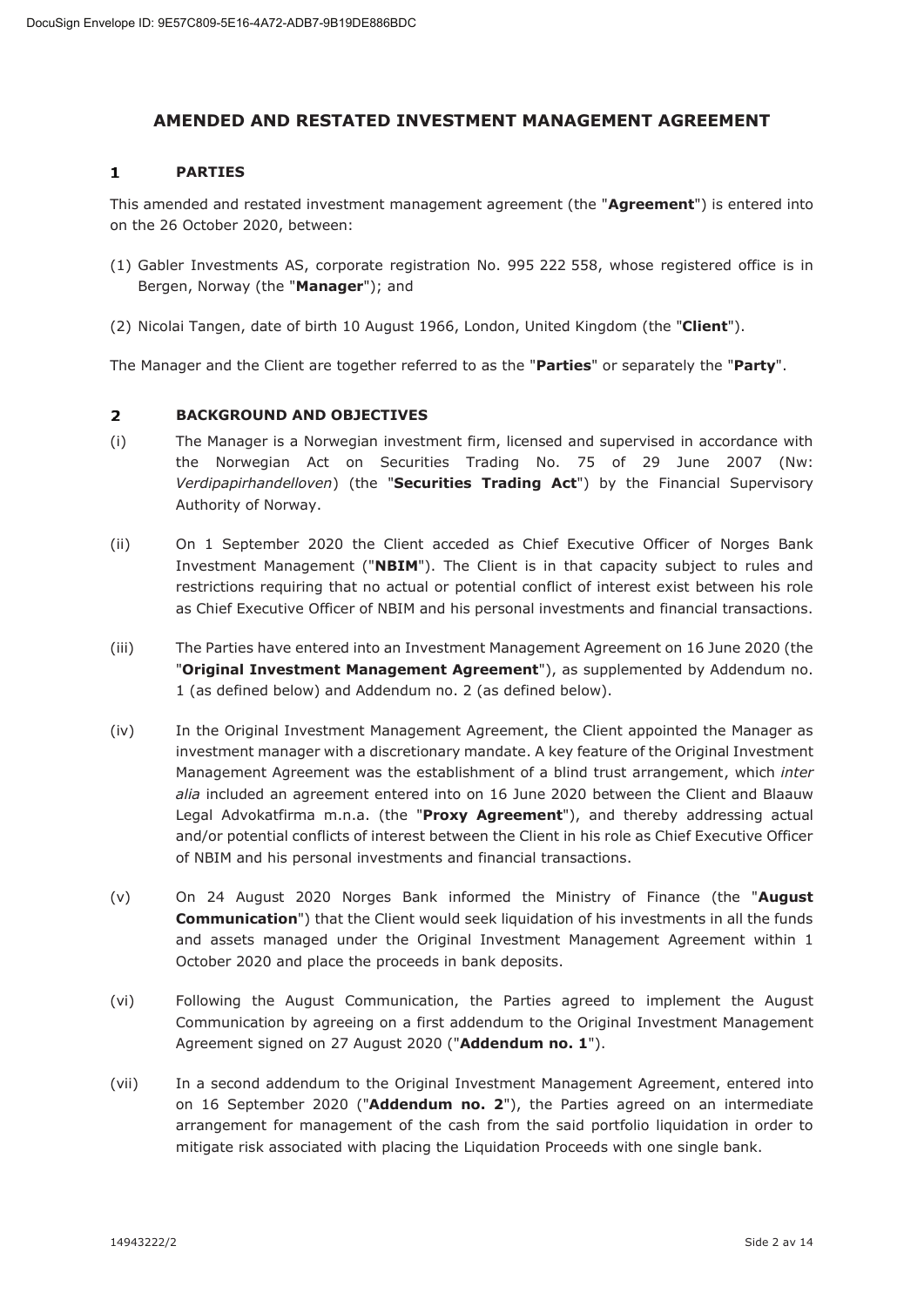- (viii) Upon entry into of Addendum no. 1 and Addendum no. 2, the Parties intended to replace the arrangement with a more long term mandate for the management of the Liquidation Proceeds provided that the Client and Norges Bank would establish a more definitive framework for the management of the Client's Liquidation Proceeds.
- (ix) On 1 October 2020 Norges Bank informed the Ministry of Finance (the "**October Communication**") of an adjusted framework for managing the Client's assets, under which the Client, under certain restrictions, is permitted to invest in certain short-dated government (or similar) securities alongside bank deposits, the purpose of which is *inter alia* to prevent undesirable exposure to individual banks.
- (x) In line with the October Communication's assessment of a blind trust arrangement no longer being necessary, the Proxy Agreement has been terminated in accordance with its terms and is no longer effective.

#### $\overline{\mathbf{3}}$ **THE PORTFOLIO**

- $3.1$ The portfolio consists of the Liquidation Proceeds and any return from the Liquidation Proceeds owned by the Client on the Effective Date (the "**Initial Composition**") and the financial instruments and financial assets acquired by the Manager on behalf of the Client in accordance with this agreement (together with the Initial Composition, the "**Portfolio**").
- $3.2$ Any increase in the value of the Portfolio shall form a part of the Portfolio.
- $3.3$ The Portfolio is and will remain the property of the Client. The Client can by instruction(s) to the Manager add funds to the Portolio or withdraw funds from the Portolio. The Manager shall inform Norges Bank in respect of such changes to the Portolio.
- $3.4$ The financial instruments of the Portfolio will be held in custody by DNB Bank ASA on behalf of the Client, subject to a tripartite arrangement by the Client, DNB Bank ASA and the Manager entered into on 17 July 2020 (the "**Custody Agreement**"). The Parties will not amend the Custody Agreement without the pre-approval from Norges Bank.

#### $\overline{\mathbf{4}}$ **APPOINTMENT AND FUNCTIONS**

- $4.1$ The Client hereby appoints the Manager to be its exclusive investment manager with respect to the Portfolio, and accordingly the Manager agrees to be appointed as the investment manager and to provide the following services to the Client (the "**Services**"), subject to the objective, policies and restrictions set out in the investment mandate attached hereto as Appendix 1 (the "**Investment Mandate**"):
	- a) To explore, identify, evaluate suitable investments and transactions for the Client, including FX spot transactions (as set out in the Investment Mandate), and to make suitable investment decisions (including entering into FX transactions) at its sole discretion and on behalf of the Client;
	- b) to explore, identify and evaluate which banks to deposit proceeds in, and to allocate the Client's assets between the relevant banks as the Manager sees fit;
	- c) to monitor the performance of the Portfolio;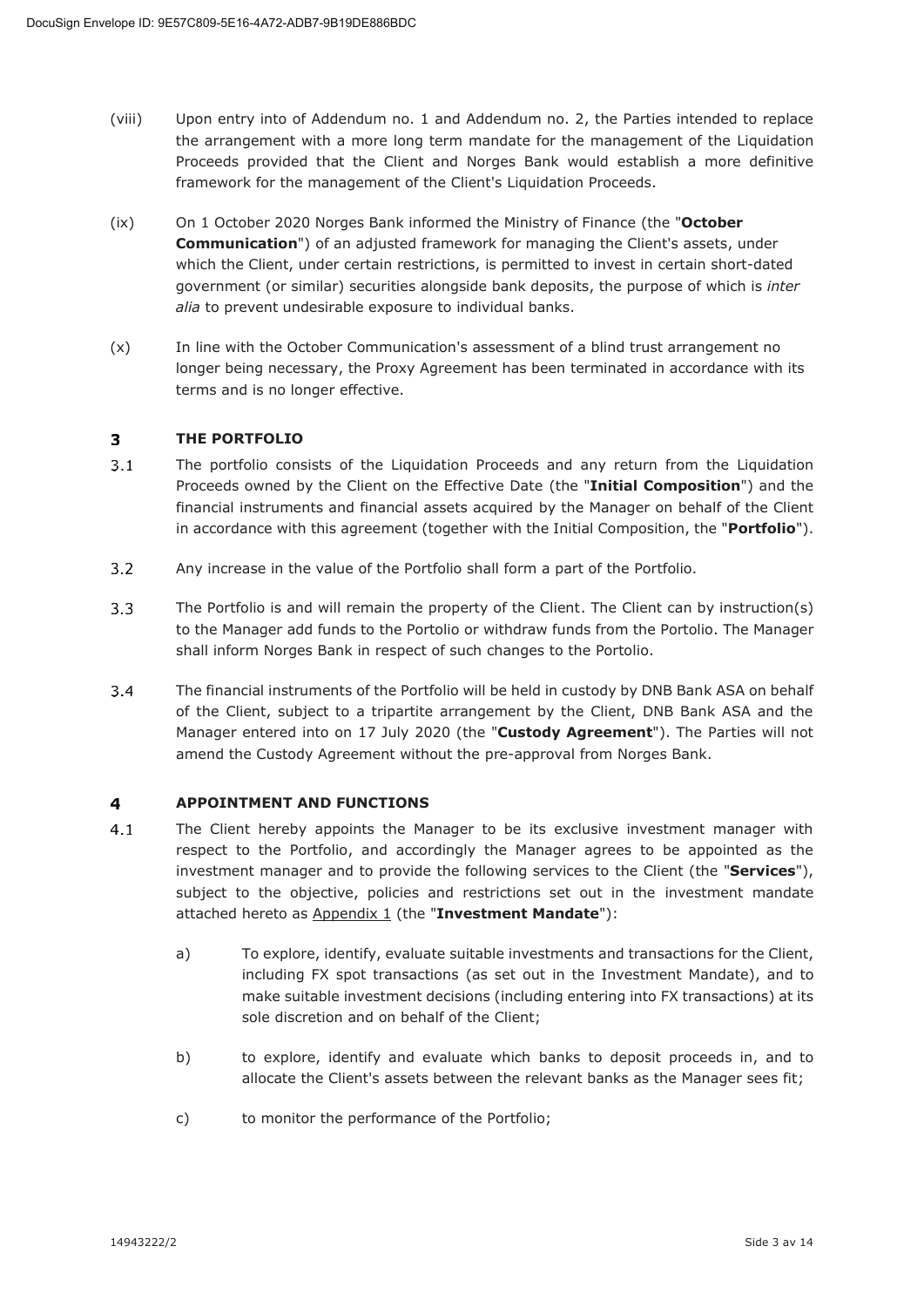- d) to provide the Client with relevant information to enable him to prepare annual statutory accounts and tax filings in accordance with Norwegian tax legislation; and
- e) to provide the Client with quarterly portfolio performance and valuation reports, such valuation to be undertaken in accordance with general accepted market standards, and a periodic statement on the performance of the Portfolio every three (3) months. In addition, the Client shall have on-line access to the Portfolio through the "Performa NXT"-platform. Upon request from the Client or the Manager, a meeting can be held between the Client and the Manager each quarter presenting the performance and valuation report from the previous quarter, and to discuss potential adjustments in the Investment Mandate.
- $4.2$ The Client shall use his best efforts to contribute to (i) the establishment of any new bank accounts, including assisting with any required onboarding measures (including Anti-Money Laundering measures), or (ii) other necessary agreements or client relationships for which the Client will have to be party, for the Manager to perform the Services under this Agreement.
- 4.3 The Client shall not exercise any influence over the composition of the Portfolio, other than as set out in the Investment Mandate.
- $4.4$ The Manager shall use its best efforts, judgement and due care in carrying out the Services and its duties under this Agreement, and shall at all times act in the best interests of the Client and in good faith.
- $4.5$ The Manager shall perform the Services with the reasonable skill and care as could be expected of a person experienced and skilled in investment advice specialising in the provision of investment management services for portfolios such as the Portfolio.
- 4.6 The Manager shall comply with all applicable law in providing the Services.

#### 5 **FEES, COSTS AND CHARGES**

- $5.1$ The Client shall pay to the Manager, as compensation for the Services, a fee in an amount of p.a. of the value of the Portfolio (the "**Management Fee**").
- $5.2$ The value of the Portfolio is calculated by the Manager as the sum of the value of each asset on a monthly basis. Assets that are units in collective investment schemes shall be valued at such net asset value last reported by the manager of that collective investment scheme or the entity appointed by the relevant manager for such purposes. If the Client in any given quarter withdraws a significant part of the Portfolio, the value of the Portfolio for the purpose of calculating the Management Fee for the relevant quarter shall be based on the sum of the value of each asset before such withdrawal was made.
- $5.3$ The Management Fee shall be payable quarterly in arrears.
- $5.4$ In addition to the Management Fee, the Client will be liable for any reasonable costs payable and properly incurred under this Agreement and in establishing this Agreement, including all reasonable expenses, liabilities, charges and costs including but not limited to any brokerage charges, legal fees, commissions, transfer fees, registration fees, exchange fees, settlement fees, and stamp duty, tax or other fiscal liabilities or any other transaction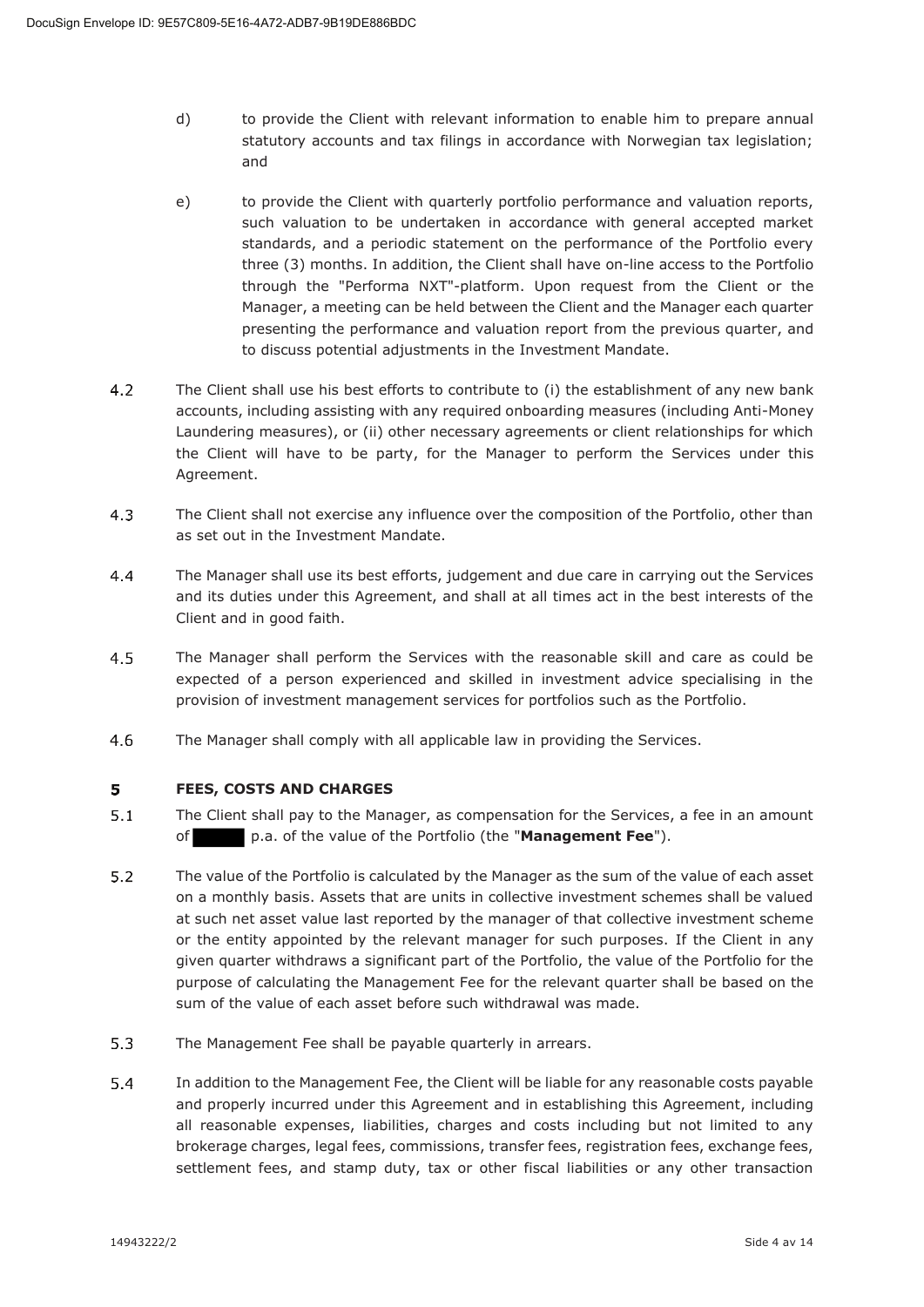related expenses and fees arising out of transactions in the Portfolio incurred by the Manager in performing the Services under this Agreement.

 $5.5$ Fees (including the Management Fee, costs and charges described in this Section 5) will be charged and deducted from the assets of the Portfolio.

#### 6 **VAT**

- $6.1$ All payments pursuant to this Agreement shall be exclusive of any value added tax, and the Client shall be responsible for any value added tax which may be payable.
- $6.2$ The Services as of the date of this Agreement should not be subject to value added tax. However, to the extent this is not true and the tax authorities should require the Manager to pay value added tax on the consideration received for rendering the Services, the Manager shall have the right to charge such value added tax to the Client by issuing a proper invoice stating the amount of value added tax during the period of contract. The same applies if the Services should become subject to value added tax due to a change in law.

#### $\overline{ }$ **TERM**

- $7.1$ This Agreement shall enter into force on 26 October 2020 (the "**Effective Date**") and shall continue until terminated in accordance with Sections 7.2, 7.3 or 7.4 below. Notwithstanding the previous sentence, the Manager shall remain entitled to the indemnities under Section 10 related to the provision of Services prior to the termination of the Agreement and the Parties shall remain entitled to any remedies available to them at law for breaches of this Agreement that occurred prior to its termination.
- $7.2$ Each Party may at any time terminate this Agreement by providing the other Party a written termination notice. Such termination shall become effective on the day falling three (3) months after delivery of the termination notice.
- $7.3$ Notwithstanding Section 7.2 above, the Client may terminate the Agreement with immediate effect by sending a termination notice in the following circumstances:
	- a) The Manager's gross negligence, fraud, wilful misconduct, bad faith, material breach or reckless disregard of its obligations and duties as being an investment manager under this Agreement;
	- b) the Manager no longer holds the licences required under Norwegian law to provide the Services; or
	- c) the bankruptcy, insolvency, dissolution or liquidation of the Manager.
- 7.4 Notwithstanding Section 7.2 above, the Manager may terminate the Agreement with immediate effect by sending a termination notice in cases of the Client's gross negligence, wilful misconduct, bad faith, material breach or reckless disregard of his obligations and duties as Client under this Agreement.
- $7.5$ Upon termination of the Agreement by any of the Parties under Section 7.2 above, or by the Manager under Section 7.4 above, the Manager shall be entitled to a settlement fee equal to a six (6) months fee as calculated under Section 5 above, regardless of the actual time the Portfolio is under management after the sending of a termination notice.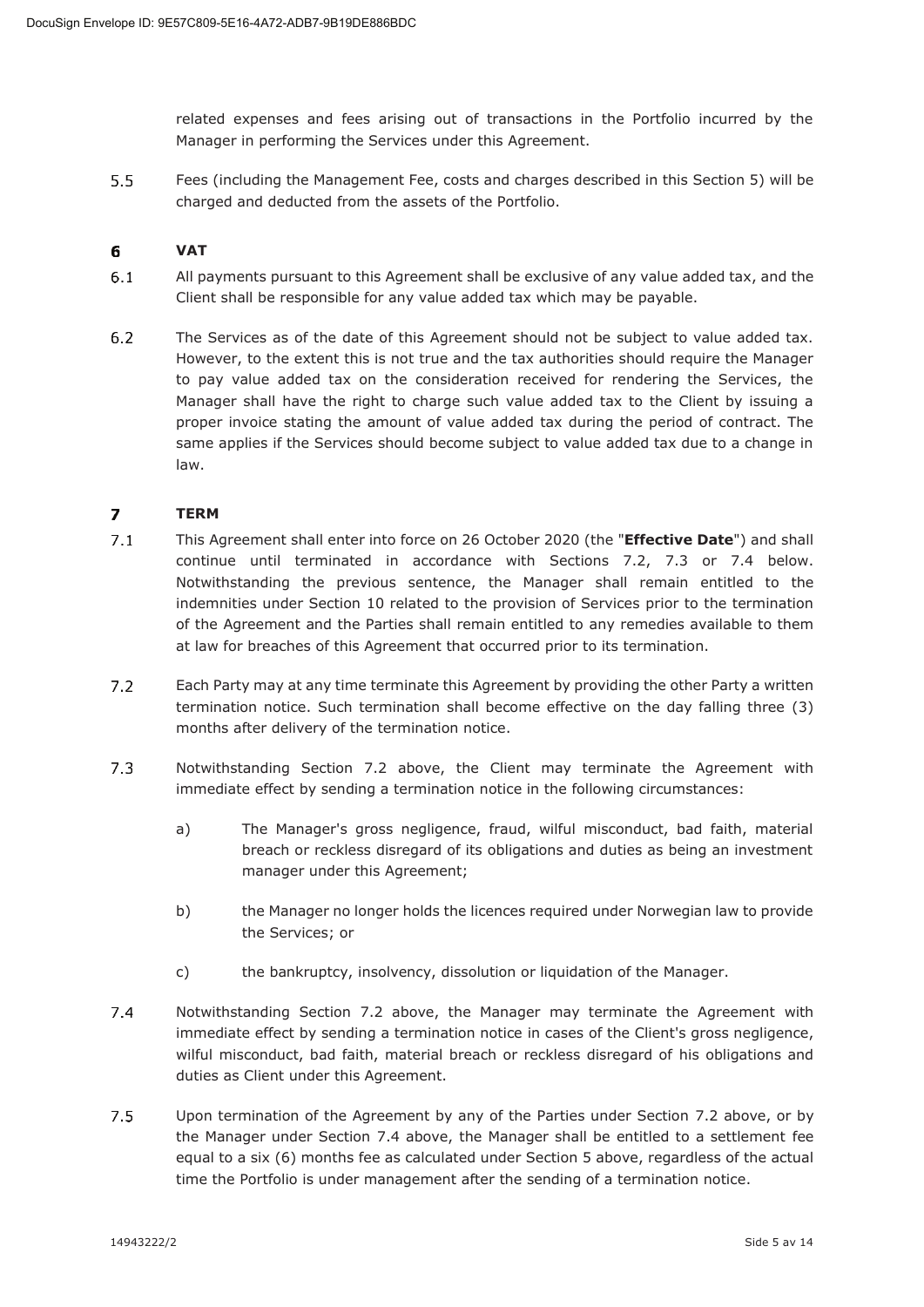- $7.6$ Upon termination of the Agreement by the Client under Section 7.3 above, the Manager shall be entitled to a settlement fee as calculated under Section 5 above proportionate to the actual time the Portfolio is under management by the Manager from the termination of the Agreement.
- $7.7$ Until the Client's position as Chief Executive Officer of NBIM has formally ended, and for the additional quarantine period of six (6) months related to this position has ended, a termination of the Agreement shall be notified to Norges Bank by the Manager upon the sending or receipt of a termination notice.
- 7.8 Upon termination of this Agreement, the Manager shall ensure that all assets, including documents, that belong to the Client are returned to the Client without delay and in any event with 14 days of the effective date of the termination.

#### 8 **CONFIDENTIALITY**

- $8.1$ The Manager shall at all times keep confidential and not disclose or use without the consent of the Client confidential information about the Client and the Portfolio, unless required to do so by law or by a court of law or by the regulations of any regulator or authority, provided however that the foregoing obligation shall not apply to information which becomes known to the public other than as a result of a breach of such obligations by the Manager.
- $8.2$ The Manager may also disclose such information to any associate, advisor, delegate or agent of the Manager and its employees where the Manager deems disclosure to be necessary or desirable for providing the Services under this Agreement, provided such persons are subject to confidentiality obligations to the Client and/or the Manager.

#### $\mathbf{9}$ **ACCESS AND AUDIT RIGHTS**

- $9.1$ The Manager undertakes to provide Norges Bank with all information reasonably requested relating to the Portfolio and the Services under this Agreement, in order to verify compliance with applicable rules and regulations (including, for the avoidance of doubt, the performance of the Manager's and any sub-contractor's duties under this Agreement). Such information may also be provided to a third party acting on behalf of Norges Bank, subject to such third party being subject to professional secrecy obligations.
- $9.2$ Norges Bank may also request and conduct an on-site audit on the Manager's premises to verify compliance with applicable rules and regulations (including, for the avoidance of doubt, the performance of the Manager's duties under this Agreement). The Manager undertakes to cooperate and facilitate in such an audit. Such audit may also be provided to a third party acting on behalf of Norges Bank, subject to professional secrecy obligations.
- 9.3 The Client acknowledges and accepts that the exercise of the abovementioned access and audit rights does not represent a breach of the confidentiality obligations of the Manager under the Securities Trading Act.

#### 10 **INDEMNITY AND EXCLUSION OF LIABILITY**

 $10.1$ Except as provided in Section 10.3 below, the Manager shall be entitled to be indemnified by the Client against any and all liabilities, actions, proceedings, claims, costs, demands, damages and expenses (including reasonable legal fees) which may be incurred by or threatened against the Manager by reason of it providing or having provided the Services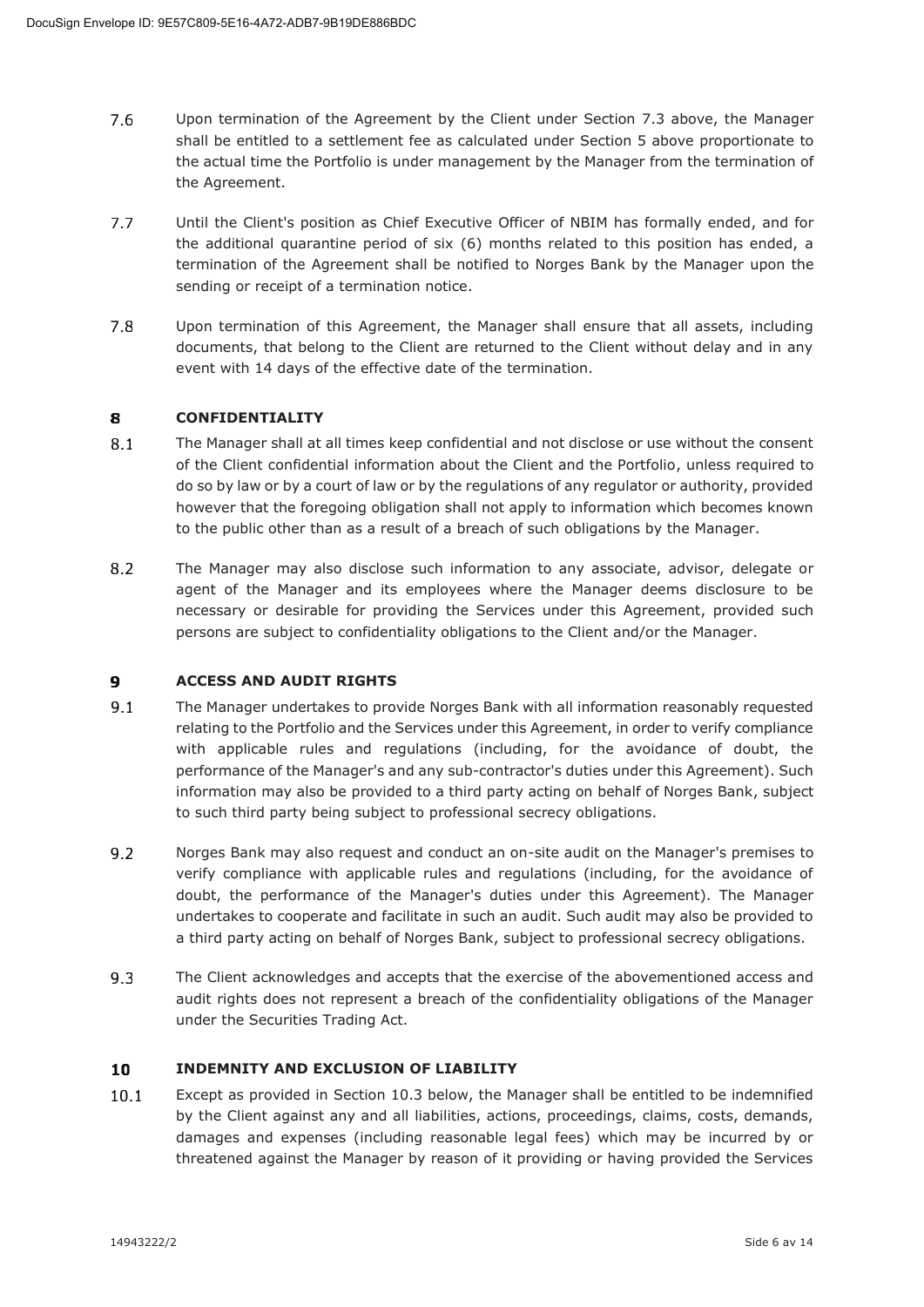or by reason of it exercising the powers, authorities or discretions or carrying out any of its duties hereunder.

- $10.2$ Except as provided in Section 10.3 below, the Manager shall have no liability to the Client in connection with anything done or omitted to be done by reason of providing or having provided the Services to the Client, or by reason of exercising the powers, authorities or discretions or carrying out any of its duties hereunder.
- $10.3$ The provisions of Sections 10.1 and 10.2 above shall not apply in the case of gross negligence, misconduct, fraud, breach of confidentiality (in respect of Clause 8 above), bad faith of the Manager, material breach of this Agreement or reckless disregard of its obligations and duties under this Agreement.
- 10.4 No person who shall be or has been an employee, agent, director or partner of the Manager shall have any liability for any loss to the Client arising in connection with the Services to be performed hereunder, save in respect of any matter resulting from his/her misconduct, fraud, bad faith or reckless disregard for his/her obligations and duties in relation to the Client. Junior staff of the Manager shall under no circumstances have any liability for any loss to the Client arising in connection with the Services.
- $10.5$ Each person who shall be or has been an employee, agent, director or partner of the Manager shall be entitled to be indemnified by the Client against any liabilities, costs or expenses (including reasonable legal fees) incurred or threatened by reason of him/her related to the provision of Services being or having been an employee, agent, director or partner of the Manager, provided however that such person shall not be so indemnified with respect to any matter resulting from his/her misconduct, fraud, bad faith or reckless disregard for his/her obligations and duties in relation to the Client.

#### **ASSIGNMENT**  $11$

This Agreement may not be assigned by any Party.

#### $12$ **COMMUNICATIONS**

Any notices required to be given by either party may be delivered by hand. In addition, notices shall be deemed validly served if sent by e-mail, fax or pre-paid first class post to the address given in this Agreement, or such other address as may from time to time be notified for this purpose. Any notice so deemed validly served shall be deemed to have been received, in the case of an e-mail or fax, on transmission and in the case of a pre-paid first class letter, two days after posting, and in proving such service it shall be sufficient to prove that the notice was properly addressed and sent.

#### $13<sub>1</sub>$ **AMENDMENTS**

- $13.1$ In order to be binding, amendments of and supplements to this Agreement, including its appendices, must be in writing, signed by the Parties and pre-approved by Norges Bank, except as explicitly provided for in this Agreement.
- $13.2$ The requirement of pre-approval by Norges Bank does not apply in relation to Section 2.4 (*Strategic currency weighing*) *of* the Investment Mandate which can be amended without the pre-approval of Norges Bank.
- $13.3$ In the event that the Client and the Manager is of the opinion that unexpected and extraordinary market conditions necessitate immediate amendment(s) to the Investment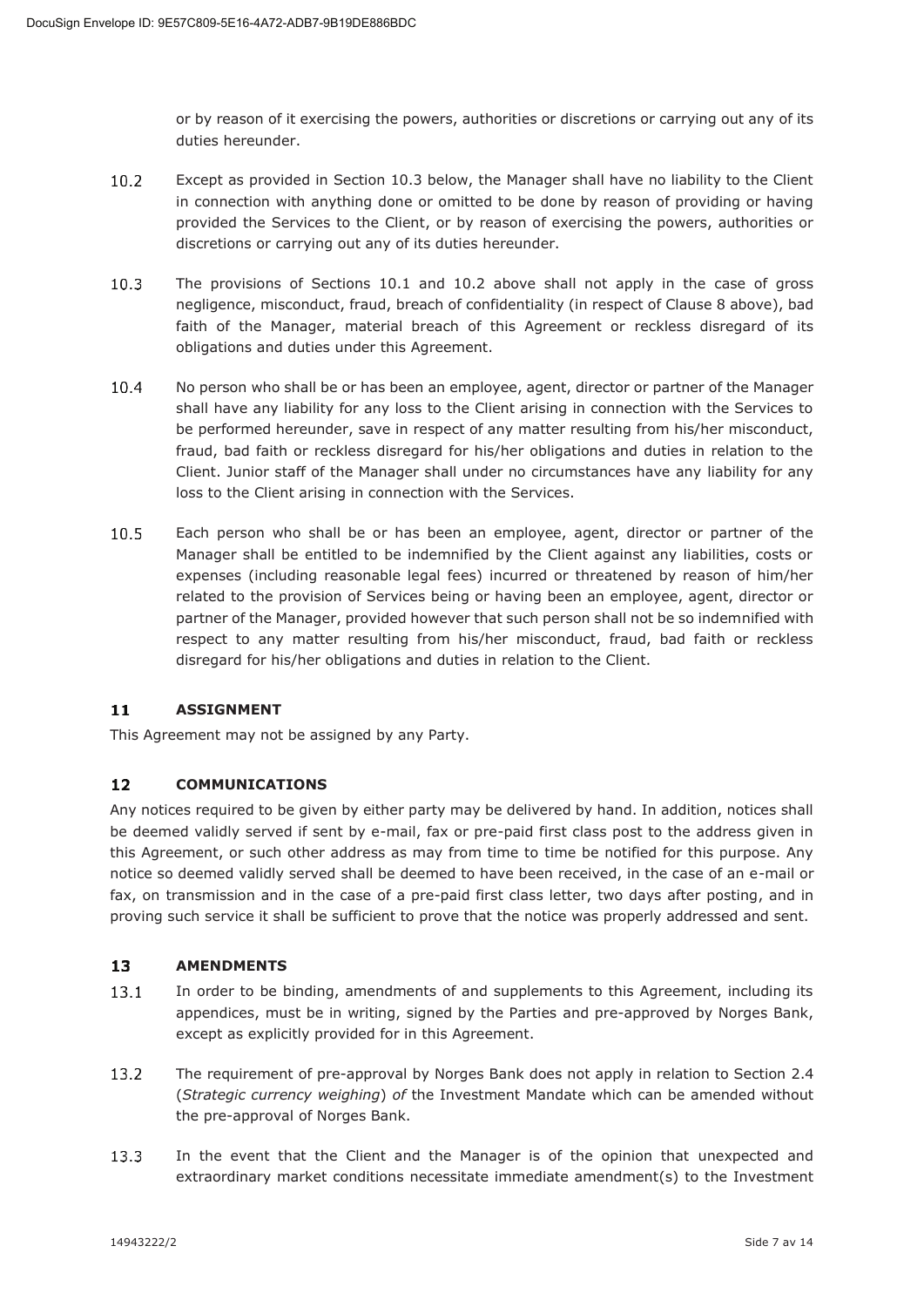Mandate in order not to expose the Client to significant economic loss(es), the Parties can amend the following items of the Investment Mandate without the pre-approval of Norges Bank:

- a) Which government securities or securities issued by public authorities the Client can invest in; and/or
- b) which banks the Client's funds can be deposited in,

provided always the restrictions regarding type of financial instruments (only cash equivalents) and maximum maturity of 12 months is adhered to and that no amendment contravene one or more of the investment restrictions set out in Sections 2.2 (*Prohibited asset classes, fund managers, banks and transactions*) and 2.3 (*Bank diversification*) of the Investment Mandate and/or any undertakings from the Client to Norges Bank other than those that are set out in this Agreement.

13.4 The Parties shall immediately inform Norges Bank of any amendments under Sections 13.2 and/or 13.3 not pre-approved by Norges Bank. The Investment Mandate shall be adhered to without undue delay after market conditions have normalised.

#### $14$ **GOVERNING LAW**

This Agreement shall be governed by and construed in accordance with the laws of Norway without giving effect to the choice of law principles thereof resulting in the application of any other laws.

#### 15 **DISPUTES**

The Parties shall seek to solve amicably through negotiations any dispute, controversy or claim arising out of or in connection with this Agreement, or the breach, termination or invalidity thereof. If the Parties fail to solve such dispute, controversy or claim by an amicable written agreement within twenty-five (25) Business Days after such negotiations have been initiated by one of the Parties, such dispute, controversy or claim shall be finally settled by arbitration in accordance with the provisions of the Norwegian Arbitration Act of 14 May 2004 no 25.

\* \* \*

Signature page to follow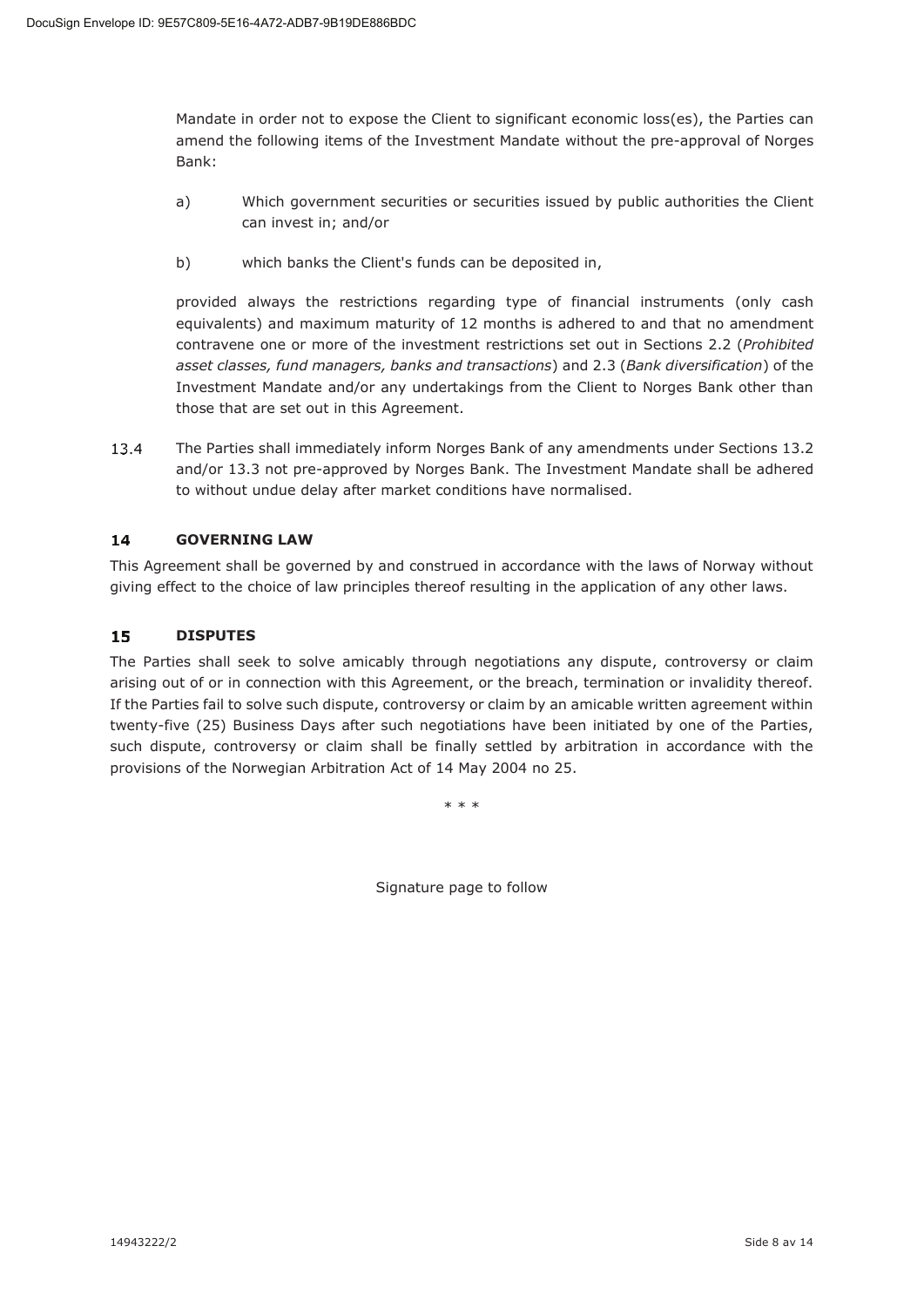Oslo, 26 October 2020

### **For Gabler Investments AS (the Manager)**

DocuSigned by: \_\_\_\_\_ \_\_\_\_\_

Name: Tor Sydnes Title: CEO

## **For Nicolai Tangen (the Client)**

— DocuSigned by: Mcolai Tangen

*Nicolai Tangen*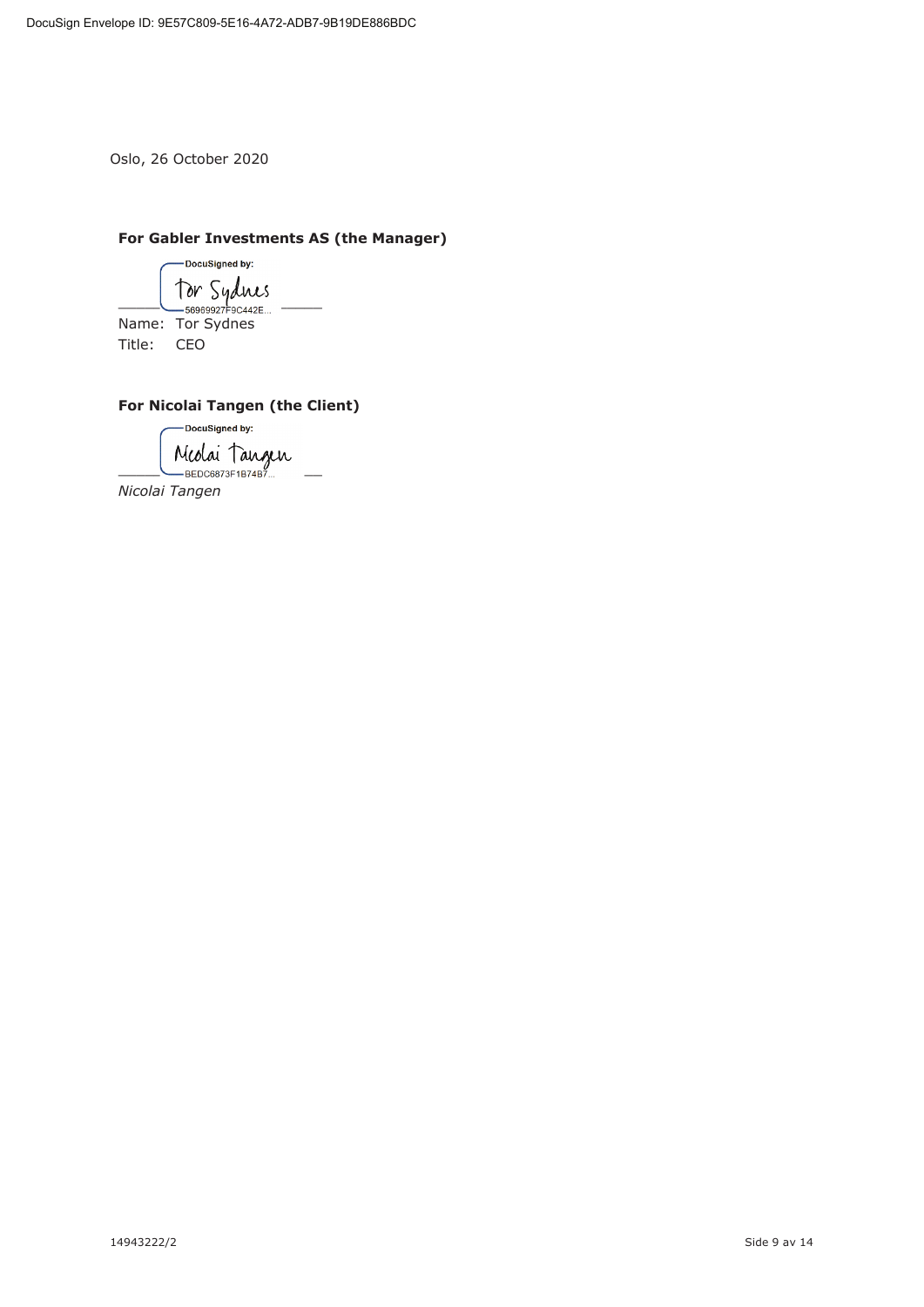**APPENDIX 1: THE INVESTMENT MANDATE** 

# **INVESTMENT MANDATE**

### **NICOLAI TANGEN**

**26 October 2020**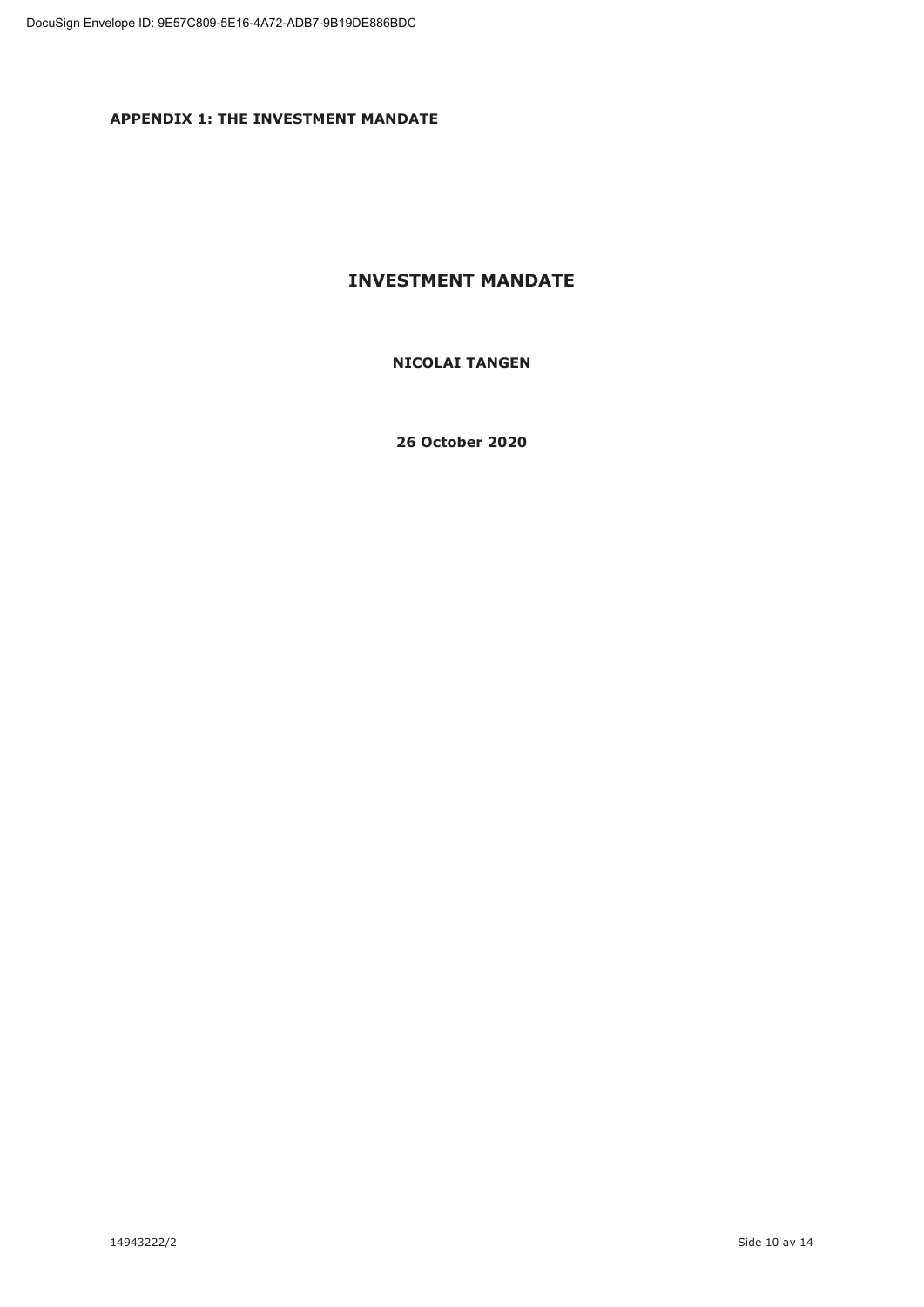#### $\mathbf{1}$ **INTRODUCTION**

This investment mandate, the ("**Investment Mandate**"), complements the amended and restated investment management agreement entered into on 26 October 2020 (the "**Agreement**") by Nicolai Tangen as the Client and Gabler Investments AS the Manager.

Capitalised terms used in this Investment Mandate, but not defined herein, shall have the meanings attributed to them in the Agreement. In the event of any inconsistency between the provisions of the Agreement and the provisions of this Investment Mandate, the Agreement shall prevail.

The purpose of this Investment Mandate is to describe the guidelines and restrictions that govern the management of the Client's Portfolio, included by setting out the permitted securities, bank deposits and transactions as well as identifying the currency risk profile of the Portfolio.

#### $\overline{2}$ **ASSET ALLOCATION AND REBALANCING**

### **2.1 Permitted asset classes and transactions**

### *2.1.1 Cash equivalents*

Subject to the restrictions set out in Section 2.2 below, the Client may invest in cash equivalents in the form of:

- a) Government securities issued by Norway, USA, Germany and UK, regardless of any credit ratings of such securities;
- b) securities issued by governments in the euro-area other than those listed in subparagraph a), provided such securities hold an AAA-rating from Standard&Poor's at the date of submitting an order to trade; and/or
- c) securities issued by public authorities other than those listed in subparagraph a) and b) above, such as, but not limited to, international institutions, provided such securities hold an AAA-rating from Standard&Poor's at the date of submitting an order to trade,

provided the original maturity of the securities in a) through c) above does not exceed 12 months (all such securities, the "**Permitted Securities**").

Subject to the restrictions set out in Section 2.2 below, the investments can be made in the Permitted Securities directly or via collective investment schemes ("**Investment Funds**"), provided such Investment Funds are invested in Permitted Securities and/or cash only.

### *2.1.2 Bank deposits*

Subject to the restrictions set out in Section 2.2 below, the Client may hold assets as bank deposit in the retail banking divisions of:

- a) DNB Bank ASA, Nordea Bank Abp (publ), Handelsbanken AB (publ) and/or Skandinaviska Enskilda Banken AB (publ), and/or
- b) any other Retail Bank (as defined below) as pre-approved by Norges Bank and holding an A-rating (single A-rating) or higher from Standard&Poor's at the date of making the relevant deposit,

(all such banks, the "**Permitted Banks**").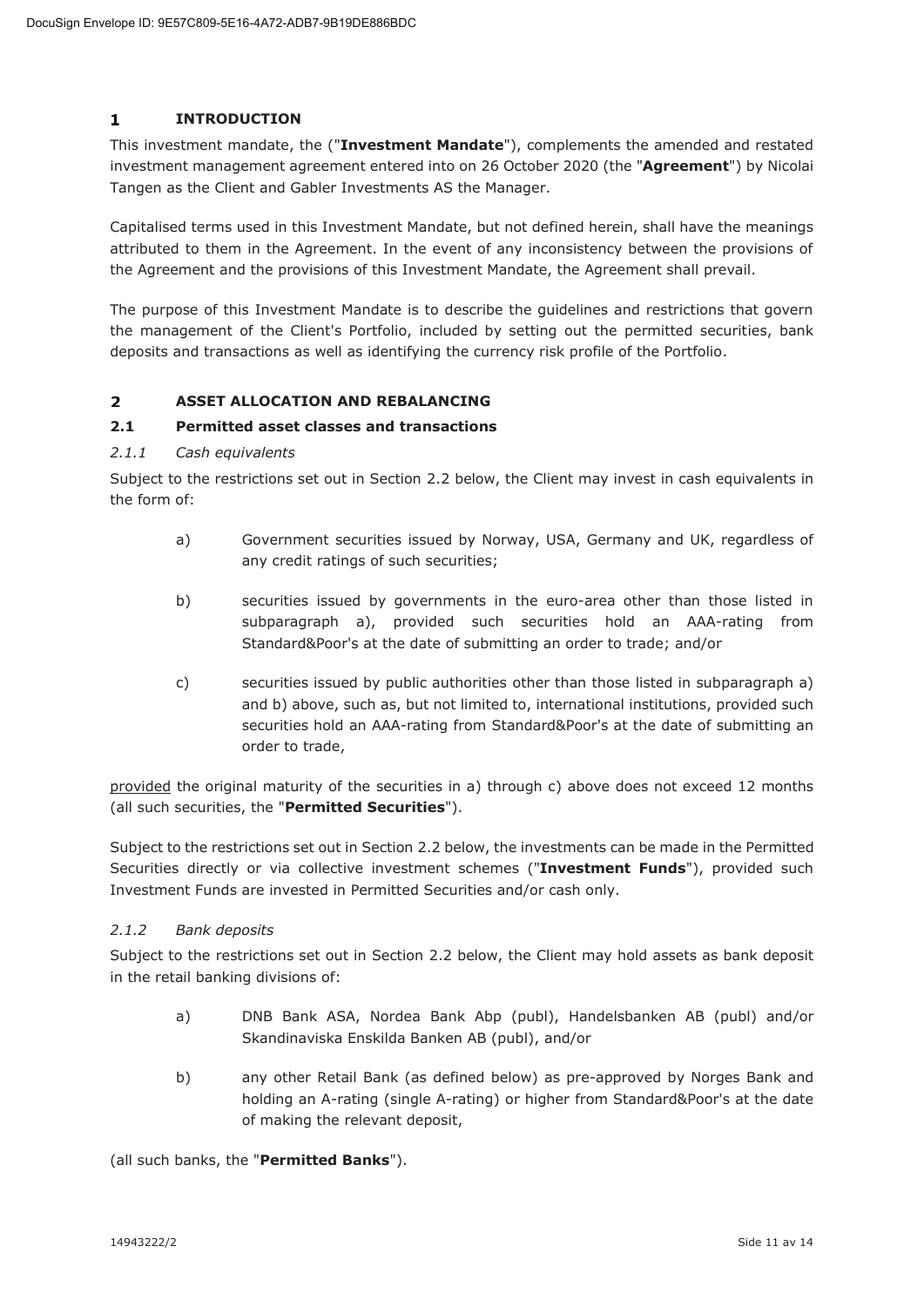"**Retail Banks**" means banks holding a banking license to accept customer deposits from and offer banking services to members of the public. The Manager will in due time before any planned deposits with a Retail Bank under subsection b) of this Section 2.1.2 provide Norges Bank with the required banking entity information (including full entity name and regulatory registration identification number).

### *2.1.3 FX spot transactions*

The Client may enter into FX spot transactions in the currencies NOK, EUR, USD and GBP with the Permitted Banks. FX spot transactions for speculative purposes are not permitted.

### **2.2 Prohibited asset classes, fund managers, banks and transactions**

The Manager may not employ leverage to increase the exposure of the Portfolio, and may not invest in financial instruments other than those specified in Section 2.1.1 above.

Further, the following restrictions apply:

- a) The Client's assets shall not be deposited in banks domiciled in jurisdictions considered low-tax jurisdictions under Section 10-63 of the Norwegian Taxation Act (the "**Low-tax Jurisdictions**"), nor deposited in NBIM's depository bank (currently Citibank Group).
- b) The Client's assets shall not be invested in Investment Funds domiciled in, or administered by fund managers domiciled in Low-tax Jurisdictions.
- c) Investment Funds managed by fund managers that have been awarded mandates on behalf of the Government Pension Fund Global (the "**GPFG**") may not be included in the Portfolio.
- d) The Client's assets may not be invested in fixed-income securities excluded from the GPFG's investment universe under the second paragraph of Section 2-1 of regulation 30 June 2020 no. 1436 (the GPFG mandate).

Further to subsection c) in this Section 2.2, the Manager will monitor public information from NBIM and the GPFG to ensure that none of the managers of external mandates on behalf of the GPFG are selected as fund managers for the Client's portfolio of Investment Funds.

If NBIM awards a mandate to a fund manager that already manages Investment Funds that form part of the Portfolio, such Investment Funds will be removed from the Client's Portfolio as soon as permitted, according to the relevant redemption rights.

### **2.3 Bank diversification**

NOK 400,000,000 is the maximum amount for deposits held with any one of the Permitted Banks (calculated at the time of the last deposit in the relevant bank). The maximum amount shall include deposits held by the Client not forming part of the Portfolio, provided that the Manager has received relevant information on such deposits. The Manager shall request information on such deposits in a format to be agreed between the Parties. The limitation set out in this Section 2.3 does not apply for the Client's depository bank (currently DNB Bank ASA).

### **2.4 Strategic currency weighing**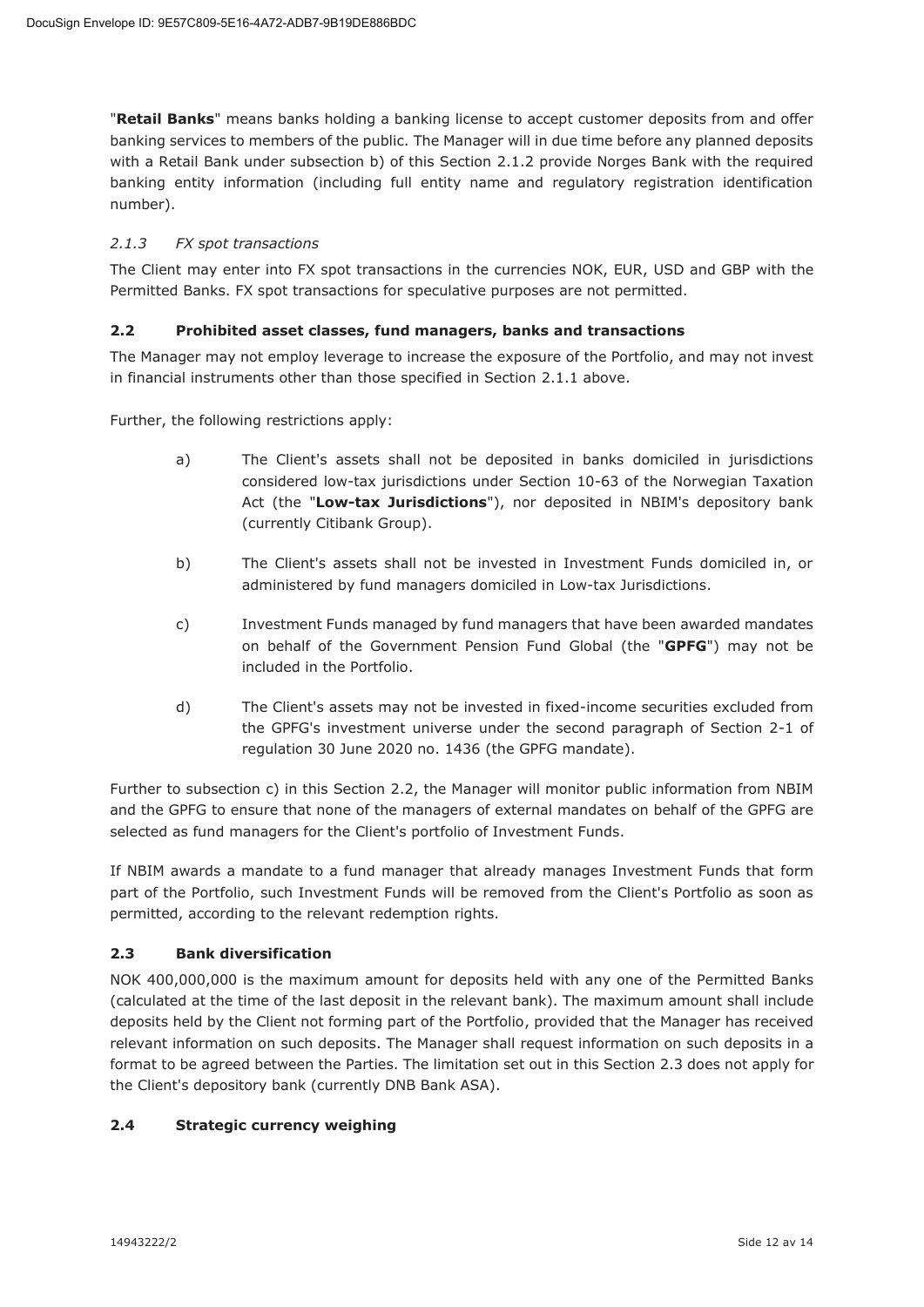The Client's Portfolio shall have a currency allocation between NOK, EUR and USD . The percentage weight between EUR and USD allocations shall be 50-50 (the "**Currency Weights**"). The NOK allocation will not have a set weight.

The Currency Weights will drift due to volatility in the market and the Manager may at all times adjust the Portfolio accordingly. In case a discrepancy of more than five (5) percentage points ("**Currency Band**") away from the strategic Currency Weight is observed for more than twenty (20) consecutive trading days (a "**Re-establishing Trigger Event**"), the Currency Weights in the Portfolio shall be adjusted by the Manager so that the Currency Weights are within the Currency Band again. Upon a Re-establishing Trigger Event, the Manager shall seek to re-establish the Currency Weights within the permitted Currency Band within five (5) trading days or, if later, the last trading date of the month of the Re-establishing Trigger Event.

#### **EXERCISE OF VOTING RIGHTS**  3

The Manager shall exercise any and all voting rights attaching to the assets of the Portfolio in accordance with the objectives set in out in Section 1 above.

\* \* \*

Signature page to follow